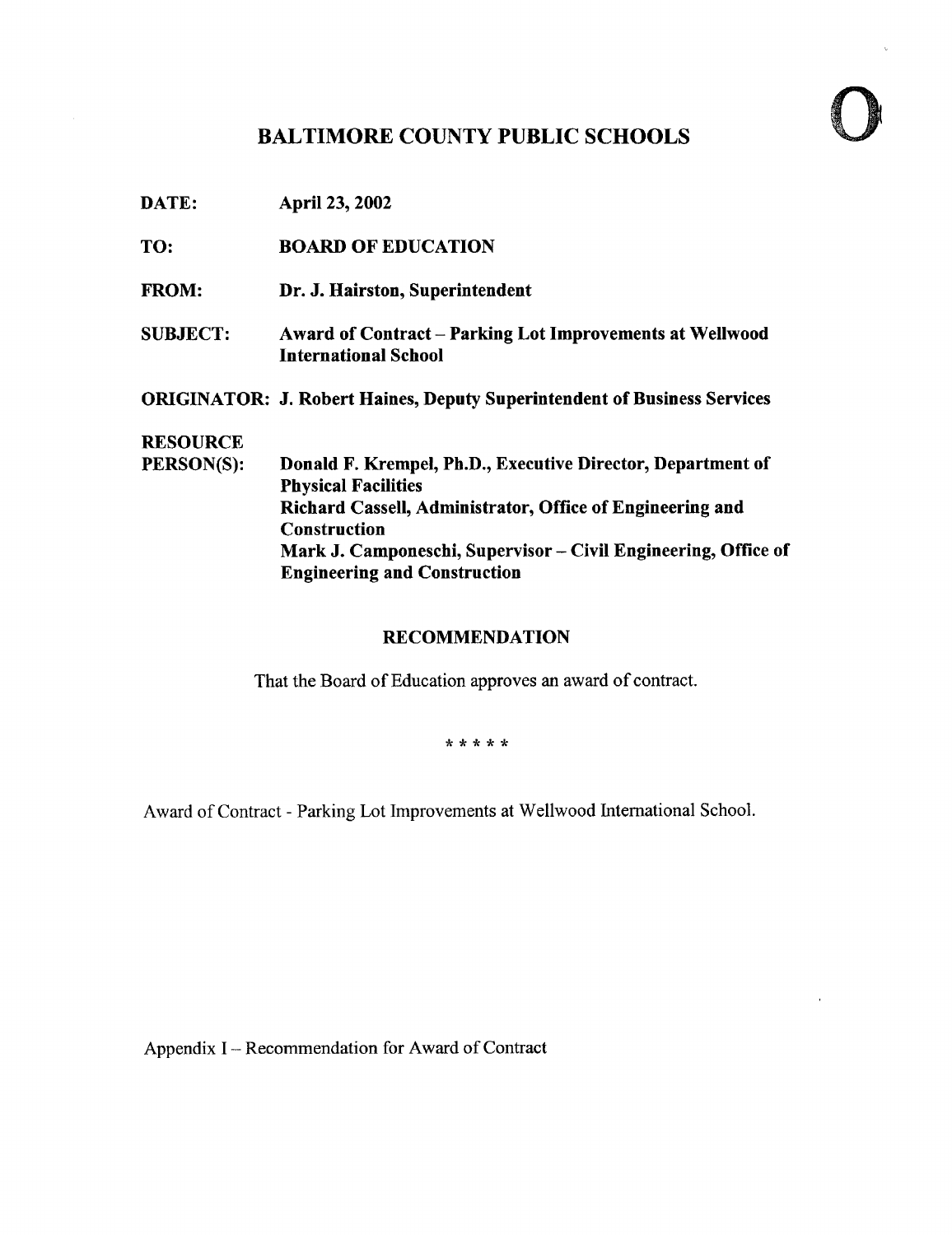## Appendix I

#### Recommendation for Award of Contract Parking Lot Improvements - Wellwood International School April 23, 2002

On March 22, 2002, five (5) bids were received for parking lot improvements at Wellwood International School - Bid #5-523-02 . This project consists of expanding the existing parking lot by providing twelve additional parking spaces and construction of <sup>a</sup> passenger discharge area. A summary of the bid results is attached. Based on the bids received, the Department of Physical Facilities recommends an award of contract to Melvin Benhoff Sons, Inc., the lowest responsive bidder, in the amount of \$35,683 .00 for the Base Bid and Add Alternate #1, #2, and #3. These Add Alternates include constructing ten additional parking spaces, installation of <sup>a</sup> section of chain link fencing, and construction of two curb ramps.

At this time, we are also requesting approval of a 10% Change Order Allocation in the amount of \$3,568.00 to cover any unforeseen conditions and minor changes to the contract, to be authorized and approved by the Building Committee in accordance with Board Policy.

Funding for this project is available from Capital Budget Project # 672 - Site Improvements .

APPROVED:

Ph.D.

Executive Director